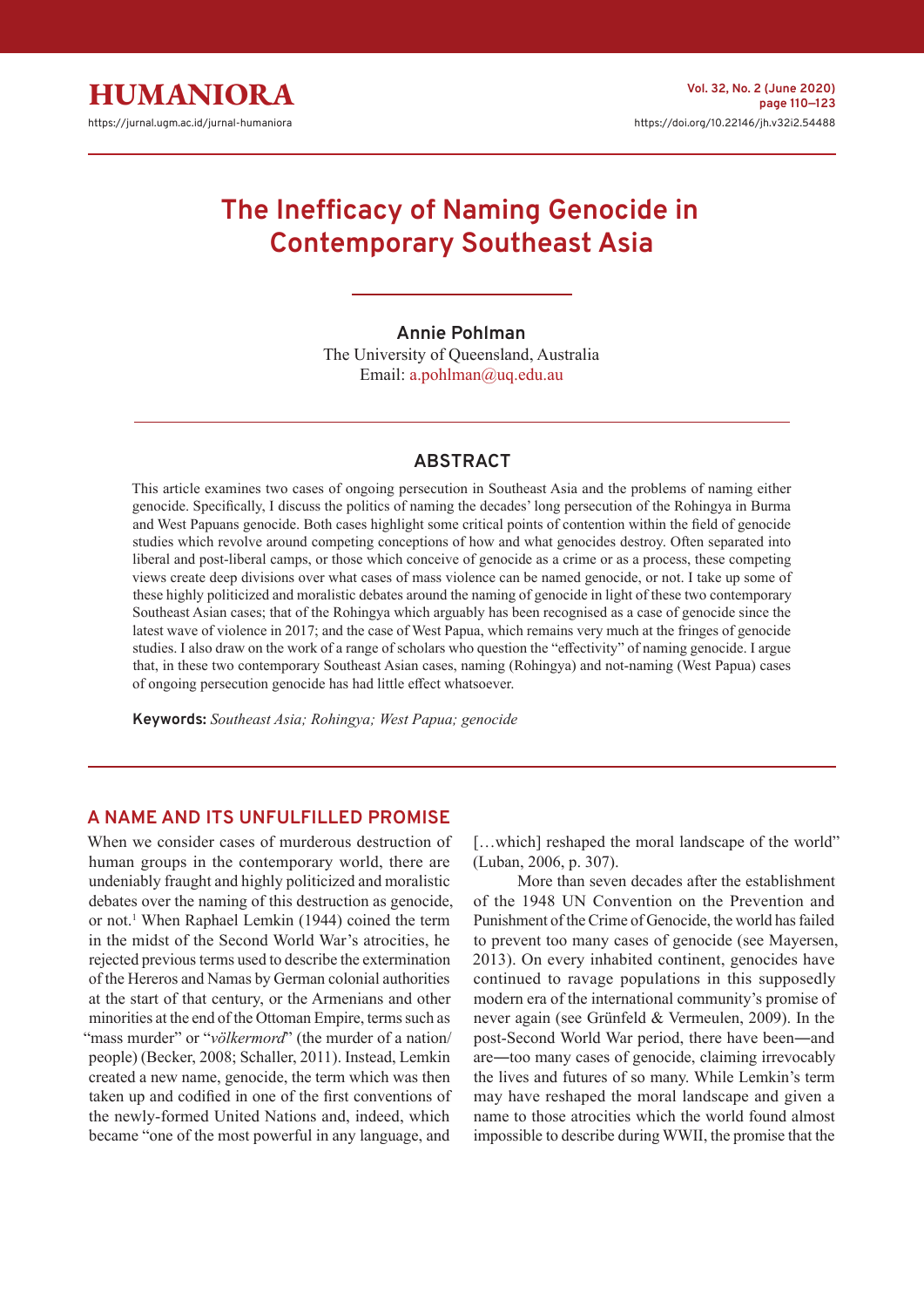international community made to prevent these atrocities being inflicted on any others has not been fulfilled. With so many dead and injured, dispossessed and destroyed through genocide in the last seven decades alone, that promise of "never again" has rung hollow, leaving only irreparable harm in the wake of our collective inaction.

In this article, I take up some of the highly politicized and moralistic debates around the naming of genocide, and the effects of that naming. By engaging the work of a range of scholars who have pushed our field of comparative genocide to question how and what genocides destroy, I echo Christopher Powell's question (2007), what do genocides kill?<sup>2</sup> To answer this question, I take a broad and inclusive understanding of what genocide is, beyond that of how the crime is defined in legal codifications.

Specifically, I discuss two contemporary cases which began—and which continue—in the post-Genocide Convention era in Southeast Asia, and the naming of them as genocide: that of the Rohingya in Rakhine state in Burma, and the indigenous peoples of West Papua. Neither case is new, in the sense that both have arguably been in train for decades, though the latest wave of violence in Rakhine state since 2017 has garnered some international political and media attention. Rather, both cases, for the majority of their histories, have remained on the fringes of comparative genocide studies, just two of the many post-WWII cases rarely considered. Neither case, despite its longevity, belongs to the "canon" of genocide studies which include contemporaneous cases, such as the Democratic Kampuchea regime in Cambodia (1975–1979), Rwanda in 1994, and the former Yugoslavia during the 1990s (Bloxham & Moses, 2010; Irvin-Erickson, La Pointe & Hinton, 2013).

Stepping beyond the canon to those cases which remain on the fringe of genocide studies, I take these two Southeast Asian examples and consider the "effectivity" of naming them genocide (see Powell, 2007, pp. 529-530). On the face of it, naming the ongoing targeted persecution of Rohingas and West Papuans genocide seems a straightforward matter, at least in terms of that persecution being carried out against one of the protected types of groups, the "national, ethnical [sic], racial or religious" groups currently listed in the Genocide Convention; in these two cases, ethnic groups (Convention on the Prevention and Punishment of the Crime of Genocide, 1948, art. 2). Yet neither case is straight-forward and both have evoked criticism when framed as genocide. Naming the destruction of West Papua's indigenous peoples genocide continues to be viewed as the fevered hyperbole of foreign human rights

activists.<sup>3</sup> Prior to 2017, there was rarely any discussion of the persecution of Rohingyas outside activist circles within Southeast Asia (see Southwick, 2015).

I argue that these two cases highlight some of the most acrimonious debates within genocide studies, on two inter-connected issues: what is genocide, and what cases can be named genocide. Within the field of comparative genocide studies, it is on these points that some of the bitterest contentions lie. Fundamentally, these contentions are between two camps, summarized by Dirk Moses (2002) as "liberal" and "post-liberal" concepts of genocide. The first are those who hold to a "narrow", legal (liberal) paradigm which emphasizes the physical extermination through mass killings of the victim group, committed with intent by (mainly) a state. The second are those in the broader "post-liberal" camp, one which is strongly associated with proponents of cultural genocide, and which emphasizes the processional nature of genocidal violence; violence which encompasses more than extermination through killing and by a wider range of actors.<sup>4</sup> In some ways, the latter focuses on what Tony Barta (1987) calls "genocidal outcomes" while the former stresses genocidal intent and evidence of direct acts, as listed in the UN Genocide Convention. The former has a narrow, legalistically-determined answer to Powell's question—what do genocides kill?—offering a narrow scope for who the victims of genocide are/can be. The latter encompasses victims from a much wider range of human-made catastrophes which have seen human collectivities destroyed and eroded. Within the field, some authors see the latter as a "Lemkinian Turn" or a redress of the narrower, legalistic interpretations which dominated genocide studies during its first stage of development (see Muller, 2017, p. 101).

To examine how the Rohingya and West Papuan cases highlight what is at stake in these debates, I outline each case in the following sections. In each case, I address these debates over what is destroyed in genocide and how, and the contentions over naming them genocide. However sharp the field's debates over naming genocide may be, and however much the persecution against these two groups may match even more liberal concepts of the crime, the term has been essentially meaningless in its effect for either the Rohingya or the West Papuans. The Rohingya case is, arguably, now seen as a case of genocide, but this has meant very little for the victims. In West Papua, not-naming this ongoing persecution genocide has also meant very little for the victims. While I agree with Powell when he argues that "a genealogical emphasis on the *effectivity* of classifying practices [… brings] out the practical political stakes that have fuelled dissention over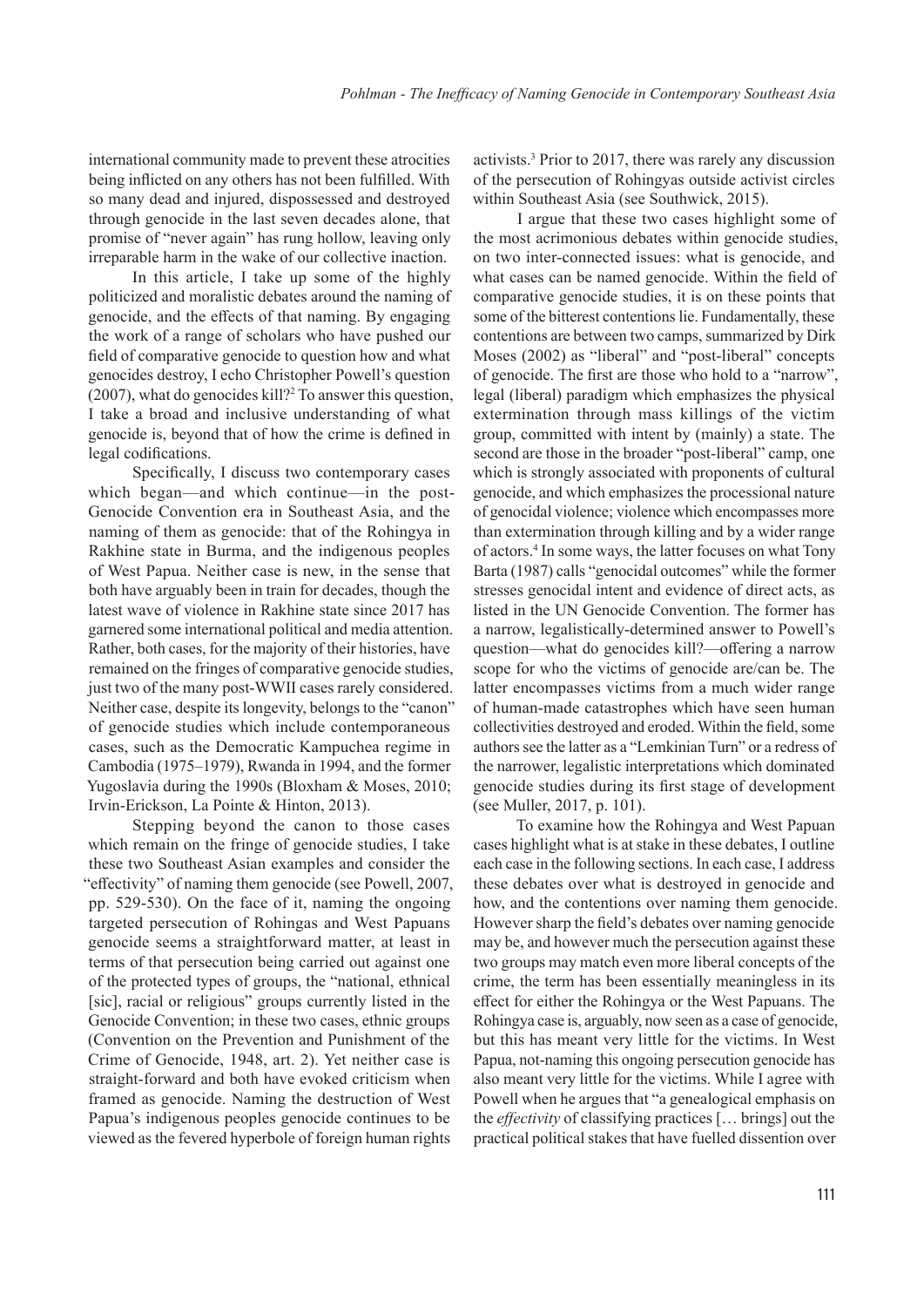the meaning of 'genocide'," these two cases highlight just how hollow the term is (Powell, 2007, p. 530). Our liberal and post-liberal arguments, rather, reveal only the lack of "effectivity" when classifying some human tragedies as genocide and others as somehow lesser tragedies.

# **NAMING GENOCIDE: THE ROHINGYAS OF BURMA**

The UN special advisor on the prevention of genocide, Adama Dieng, made a trip to Bangladesh in early March 2018 to assess the condition of nearly 700,000 refugee Rohingyas who had fled Burma (Myanmar) in the months prior. At the conclusion of this trip, he stated, "Rohingya Muslims have been killed, tortured, raped, burnt alive and humiliated, solely because of who they are. All the information I have received indicates that the intent of the perpetrators was to cleanse northern Rakhine state of their existence, possibly even destroy the Rohingya as such, which, if proven, would constitute the crime of genocide" (quoted in 'Note to correspondents', March 12, 2018). To no-one's surprise, senior officials from Burma immediately rejected any findings of "genocide or ethnic cleansing"; U Myint Thu, the secretary for foreign affairs, added that those Rohingya who had fled the country "can come back anytime at their convenience" (cited in Beech & Nang, 2018). At the time of writing (late 2019), the Burmese government had not allowed any independent investigations into the violence against Rohingyas within the Arakan region itself (Rakhine state), on the west coast of the country (see, for example, Murdoch, 2017). It was not until late 2018 that a UN independent fact-finding mission established by the Human Rights Council found that the Burmese security forces were carrying out the destruction of the Rohingya with "genocidal intent" ('Report of the Independent Fact-Finding Mission on Myanmar', 12 September 2018), and the International Criminal Court's prosecutor confirmed that they would investigate the deportation of the Rohingya (International Criminal Court, 2018).

This genocide against the Rohingya people is not new, nor are there any serious current efforts being made to prevent their persecution (Adams, 2019). Although the world's attention hovered briefly in 2017 and 2018 on their plight―and the world's press focuses less on the atrocities themselves and more on castigations of Burma's Daw Aung San Suu Kyi for failing to stop the military's ethnic cleansing campaign against the Rohingya (e.g. Caryl, 2017; Schwirtz , 2018) ―efforts to cleanse the Rohingya from Burma are decades old.

The modern, post-colonial state of Burma was

founded on ethno-nationalist grounds and has a long, fractious and frequently violent history of persecution of minority ethnic groups, particularly the majority-Bamar military (*Tatmadaw*) persecution and civil war against the Karen, Kachin, Shan, Chin and other minorities (see Callahan, 2013; Gravers, 2015). Ethnic difference, at best fluid in pre-colonial days, was solidified and politicized under the British to create the various "national races" (*taingyintha*) of Burma (Cheesman, 2015, pp. 101-107). Over time, to be one of the *taingyintha* meant inclusion within the modern nation (the civil war against particular national races notwithstanding), to be non-*taingyintha*  meant to be foreign or outsiders in the military's conceptualization of the Myanmar unitary state. As Nick Cheesman explains, "national-race identity [functions] to represent the integrity of the nation and exclude interlopers claiming to be members of the political community 'Myanmar'" (2017, pp. 473-474).

Although the primacy of "national races" and the centrality of being *taingyintha* has long been part of post-colonial Burmese legal and other concepts of the Burmese polity, a citizenship law passed by the military regime in 1982 meant that being a member of one of the national races became "the primary basis for citizenship" (Cheesman, 2017, p. 471). Rohingya are not―and have never really ever been considered to be―part of the *taingyintha*. During the early democratic government under U Nu, they were recognized as a Burmese minority group and were given some provisional citizenship rights (national registration cards, voting rights, etc.); however, after Ne Win took power in a military coup in 1962, these provisional rights were gradually stripped away (Arcaro & Desaine, 2008, pp. 152-160). Under Ne Win's junta, citizenship underwent a process of "Burmanization" whereby the military administration went about determining who was counted within the *taingyintha*, and therefore Burmese, and who was not, solidifying the boundaries of the "national races" (Arcaro & Desaine, 2008). Under Ne Win, and under the 1982 citizenship law, the Rohingya were demarcated as definitely not *taingyintha*; they were therefore more than simply not Burmese, they were foreign interlopers who did not belong in―and therefore must be expelled from―Burma (Zarni & Cowley, 2014).

This more recent narrative justifying expulsion, framed in citizenship terms, only serves to reinforce existing negative and exclusionary discourses about Rohingya. For the majority of the population in Burma, the Rohingya have ever been perceived as foreigners (they are thought to be migrants from Bangladesh) and it is on this basis that discrimination and persecution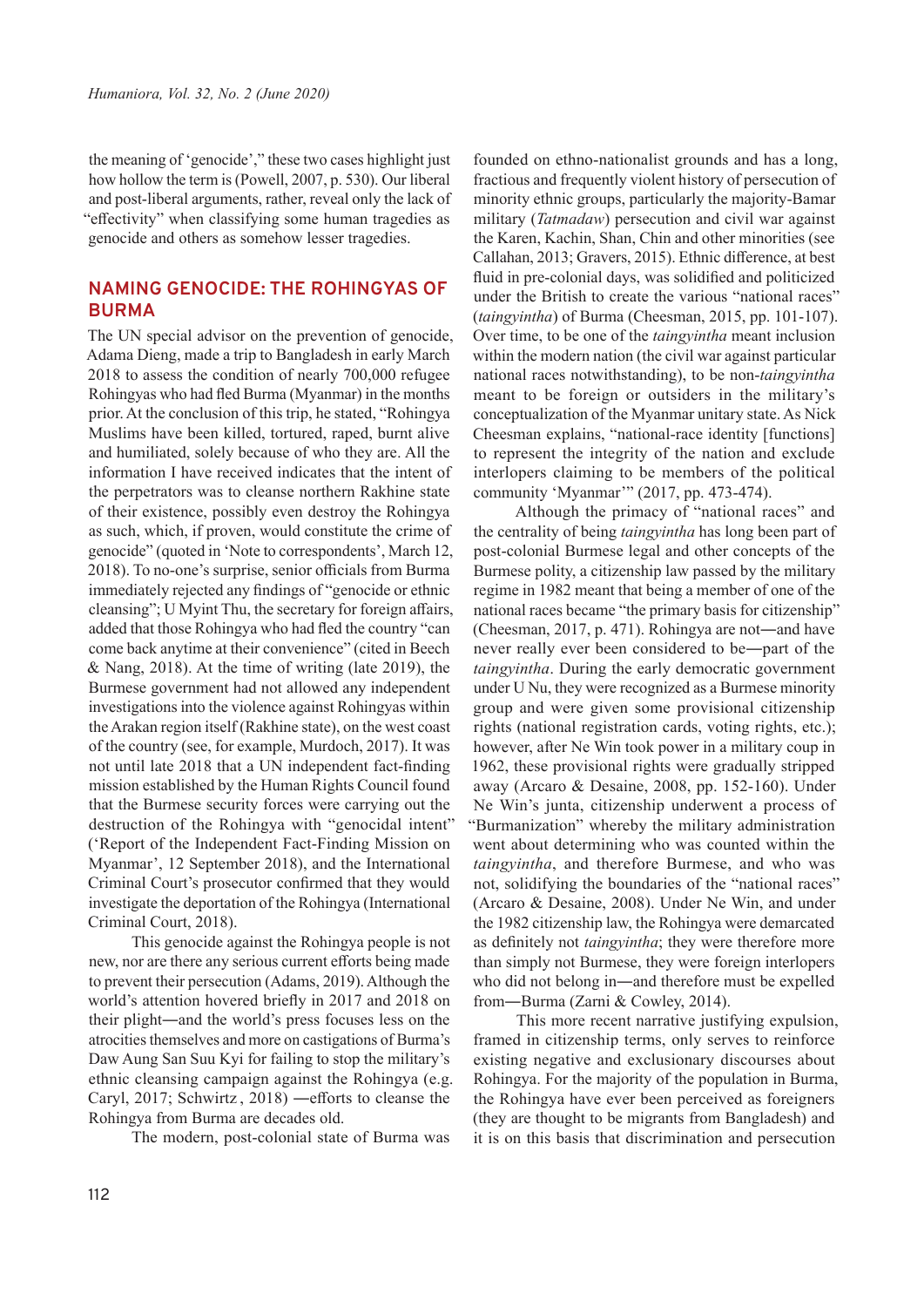against them are often justified.<sup>5</sup> Direct violence against Rohingyas in Rakhine state is decades old and, since the late 1990s in particular, they have been reported to be the "most persecuted minority" in the world (Leider, 2016, p. 159).

Tensions between Buddhists and Muslims in the Arakan region, already marked by sporadic violence under the British, escalated during WWII: as the British retreated and the Japanese advanced, the British armed the Muslims while the Rakhine Buddhists mostly joined the Burmese independence movement (supported by the Japanese) under the nationalist leader, Aung San. After the war ended, the Rohingya were further accused of being disloyal to the new Burmese state as local mujahidin forces fought for independence against the government in the 1950s (Sardiña Galache, 2014). It was really during this period that the term "Rohingya"―although the word had existed since centuries earlier―came to mean a separate Muslim identity in Rahkine, as part of this independence movement by the Mujahid rebellion (see Leider, 2016). From then until the more recent crisis from 2012, there have been two major exoduses of Rohingya refugees from the Arakan region across to Bangladesh: the first in 1978 as a reaction to one military campaign, forcing over 200,000 to flee; the second in 1991–1992, when over 250,000 fled another military campaign of terror and expulsion (Grundy-Warr & Wong, 1997; Human Rights Watch, 1996; Zarni & Cowley, 2014).

For at least the last two decades―including since the slow democratization reforms began in late 2010―a range of UN bodies has been documenting systemic rights abuses against the Rohingya people (Human Rights Watch, 2013). The most recent crisis began in 2012 with anti-Muslim riots, sparked by the alleged rape of a Buddhist woman by Muslim men, leading to communal violence and the targeting of Rohingyas in Rakhine (Robinson & Rahman, 2012). The depiction of this violence as "intercommunal" or "sectarian", however, belies the role of the Burmese state, and the military in particular, in this violence (Zarni & Cowley, 2014, p. 718). While these initial attacks did involve civilian participation and incitement, they were supported by government forces. As Human Rights Watch (2013, p. 4) reported, these attacks were "organized, incited, and committed by local Arakanese political party operatives, the Buddhist monkhood, and ordinary Arakanese, at times directly supported by state security forces." As one commentator has put it, "the Rohingya's cultural, religious and linguistic differences [have] made them expedient scapegoats in the context of a failed process of nation-building. Nothing glues together a divided

community more than a common threat, real or imagined, and nothing has united the Rakhine and the Bamar more than identifying the Rohingya as their common enemy" (Sardiña Galache, 2014, p. 15). Furthermore, by standing by and doing nothing to stop civilian attacks on Rohingya―and by participating in the attacks―the Burmese government allowed complete impunity for the initial wave of violence in 2012 (Zarni & Cowley, 2014).

Since 2012, violence against Rohingya (and some other Muslim communities) has spread and involves acts of terror and violence committed by military and civilian actors to force them to flee. In addition, the Burmese government has continued to block independent investigations or international aid to Rakhine state.<sup>6</sup> A range of major research reports since 2012, based mostly on refugee accounts, has concluded that the Rohingya people have been persecuted through ethnic cleansing, crimes against humanity and, in some findings, genocide: by Human Rights Watch (2013) in 2013, by the Yale Law School in 2015 (Lindblom et al., 2015), and by the International State Crime Initiative at Queen Mary University also in 2015 (Green, MacManus & de la Cour Venning, 2015). All have found evidence of systematic violence being used by state and civilian forces against the Rohingya people including massacres, torture, rape and other forms of sexual and gender-based violence, destruction of their homes, land seizures, forced labour and numerous restrictions on the rights of Rohingyas as stateless peoples within Burma. As Rohingya have fled the country―many making dangerous journeys overland or by sea―they have found some refuge in neighbouring countries: the greatest number are in Bangladesh, but others have escaped to Malaysia and Indonesia, and a smaller number to Saudi Arabia, where they have found work as migrant labourers in construction (Hoffstaedter, 2017).

More recently, after an investigation amongst Rohingya refugees in Bangladesh in September 2017, the Office of the High Commissioner on Human Rights released a report saying that the Burmese military had recommenced its "clearance operations" in northern Rakhine State in August 2017 (OHCHR, 2017). Another major report released in March 2018 by Amnesty International used satellite imagery, photographs and videos to show that state authorities have "embarked on a major operation to clear burned [Rohingya] villages and to build new homes, security force bases and infrastructure in the region", making the likelihood of a future, peaceful repatriation of displaced Rohingya unlikely (Amnesty International, 2018, p. 3). A large percentage of the approximately one million Arakan Rohingya has been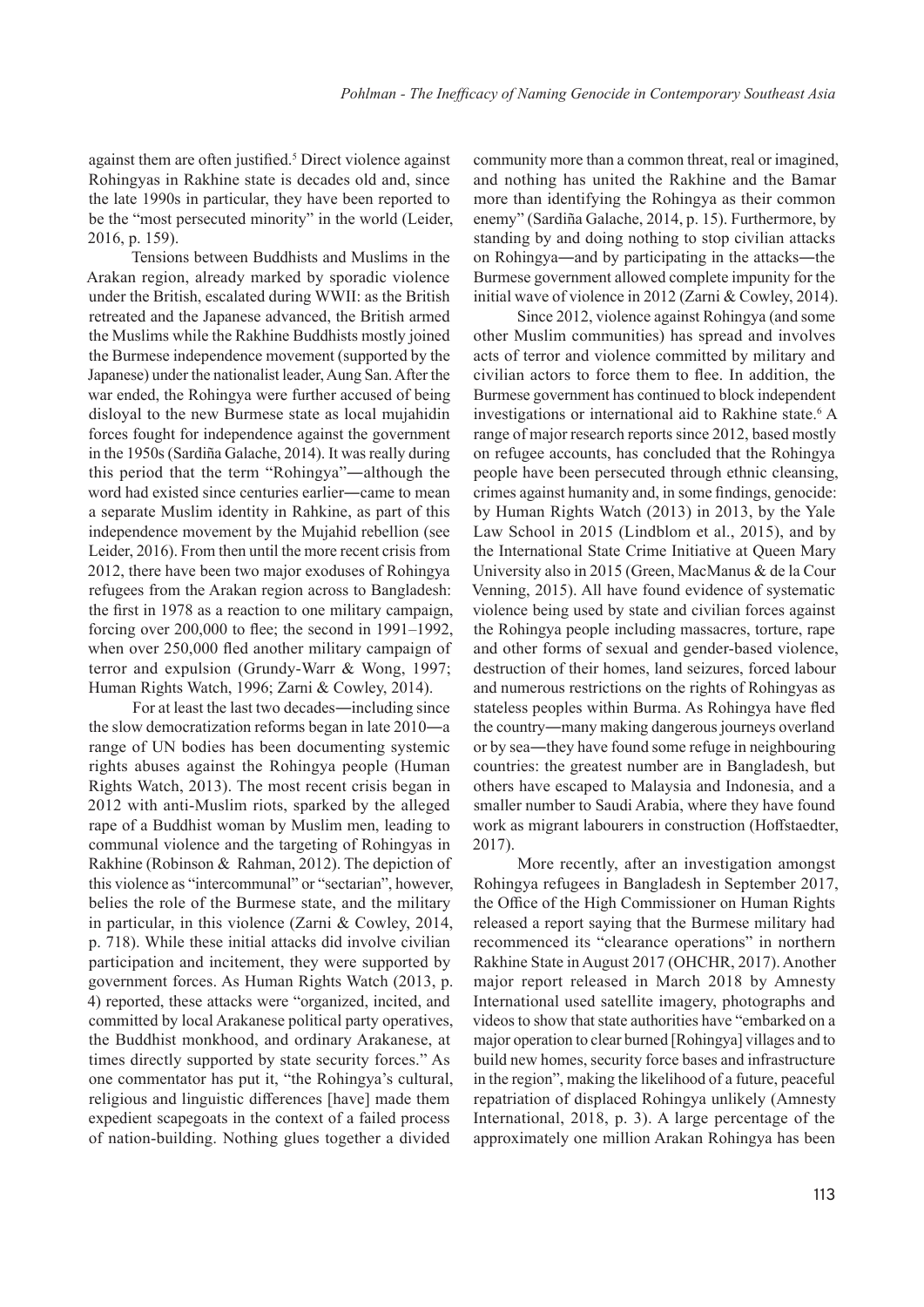expelled from Burma and the possibility of their safe return is remote.

Report after report by various UN bodies, by international NGOs and researchers has been released, documenting the atrocities and condemning the Burmese government for their treatment of Rohingya. At the time of writing in late 2019, Amnesty International continues to report on violence against ethnic minorities by the Burmese military in Rakhine state (Shelton, 2019). The widespread and systematic nature of the persecution against them is well-documented and well-known; there can no longer be any question that these crimes are in progress. Regardless of the overwhelming evidence, the Rohingya people continue to be persecuted and continue to flee the violence in Rakhine state. Aside from some condemnation, the international community has made no move to halt the violence.

The genocide against Rohingya people continues today, unabated, as it has, arguably, for more than thirty years. In the post-1945, post-Holocaust, post-"never again" era, genocides continue, unabated and unstopped, just as they ever have. The visibility of this genocide after 2017, a result of the international coverage that the latest wave of attacks against Rohingya in Burma has garnered, albeit briefly, has had no effect. Even as UN investigatory bodies cite evidence of genocidal intent behind the many atrocities used by the Burmese military against Rohingyas, and the International Criminal Court undertakes its preliminary investigations into the forced deportation of Rohingyas into Bangladesh, calling these atrocities genocide has had little actual effect (ICC, 2019). Naming genocide in this case has meant almost nothing for the victims.

#### **NOT-NAMING GENOCIDE: WEST PAPUA**

How do we understand genocide in the modern, post-1945 period? As both an idea and as a law, as a concept of violence which destroys whole peoples and as a crime to be prosecuted, genocide has emerged as one of the most contested, and morally imperative, concepts of the modern era (see Powell, 2004; Shaw, 2015). For this article, the tensions between the liberal and postliberal understandings of genocide play out repeatedly in arguments over understanding genocide as a process of destruction on the one hand, and as an offence under international law on the other. These tensions become critical when we ask, who have been (and currently are) the victims of genocide? These tensions are critical because they police the boundaries of who the victims of genocide are/can be. As Christopher Powell (2007)

has asked, it comes down to "what do genocides kill?"

It is only after Lemkin that the idea of genocide has existed as either a concept of group destruction and as a crime, and yet the post-1945 period has seen such a wide―and deeply contentious―range of attempts to annihilate groups of unwanted people. It has been during this period that the world has witnessed human catastrophes whereby millions have been wiped out because they were unwanted or they were the wrong type of people. Cases such as in Cambodia in 1975–1979, in Bosnia-Herzegovina in 1992–1995, in Rwanda in 1994, and in Darfur (since 2003), are seen as genocides of this modern era, within common understandings of the phenomenon, if not always in a legal sense.<sup>7</sup> Yet there are many comparable cases from the same era. Rarely are these cases called genocide, and yet these human-made disasters claimed the lives of millions. When looking at Asian cases alone, these include: the Partition of India in 1946–1947 (Brass, 2003); the occupation of East Timor by Indonesia between 1975 and 1999 (Saul, 2001); the massacres of Communists in Indonesia in 1965–1966 (Melvin & Pohlman, 2018); East Pakistan (Bangladesh) in 1971 (Jahan, 2009); Mao's Great Leap Forward of 1959–1961 (Dikötter, 2010) or the Cultural Revolution of 1966–1976 (Yang Su, 2011); and during so many other cases of mass death and destruction. As Christopher Powell (2004, p. 80) explains, "How 'genocide' is defined affects not only which events are labelled genocides and which are not, but by implication how the moral, political, and legal energies mobilized by 'genocide' will be applied." In this second section, I look to one of the many cases on the fringe of the field of genocide studies, that of West Papua, to examine victimization and genocidal violence. Specifically, I delve into these tensions between understanding genocide as a process and as a crime, to hopefully move beyond the typologization and competing paradigms of what genocide is, to focus on victims and victimization during periods of mass human violence (see Stone, 2008).

There are too many cases of genocide happening today, whether they are named genocide or not. Many are the eroding, corrosive and devastating "slow-motion" genocides of the modern era. These genocides inexorably destroy peoples who are not welcome in the modernnation states' borders drawn over their ancestral lands, or who are not the right kind of people to live and prosper in those states (Moses, 2002; Rosenberg, 2012). Such cases range from those described as the "benign" and "unintended" (to imagine such terms in relation to genocide) to active policies of elimination.<sup>8</sup>

In many of these contexts, this slow erosion of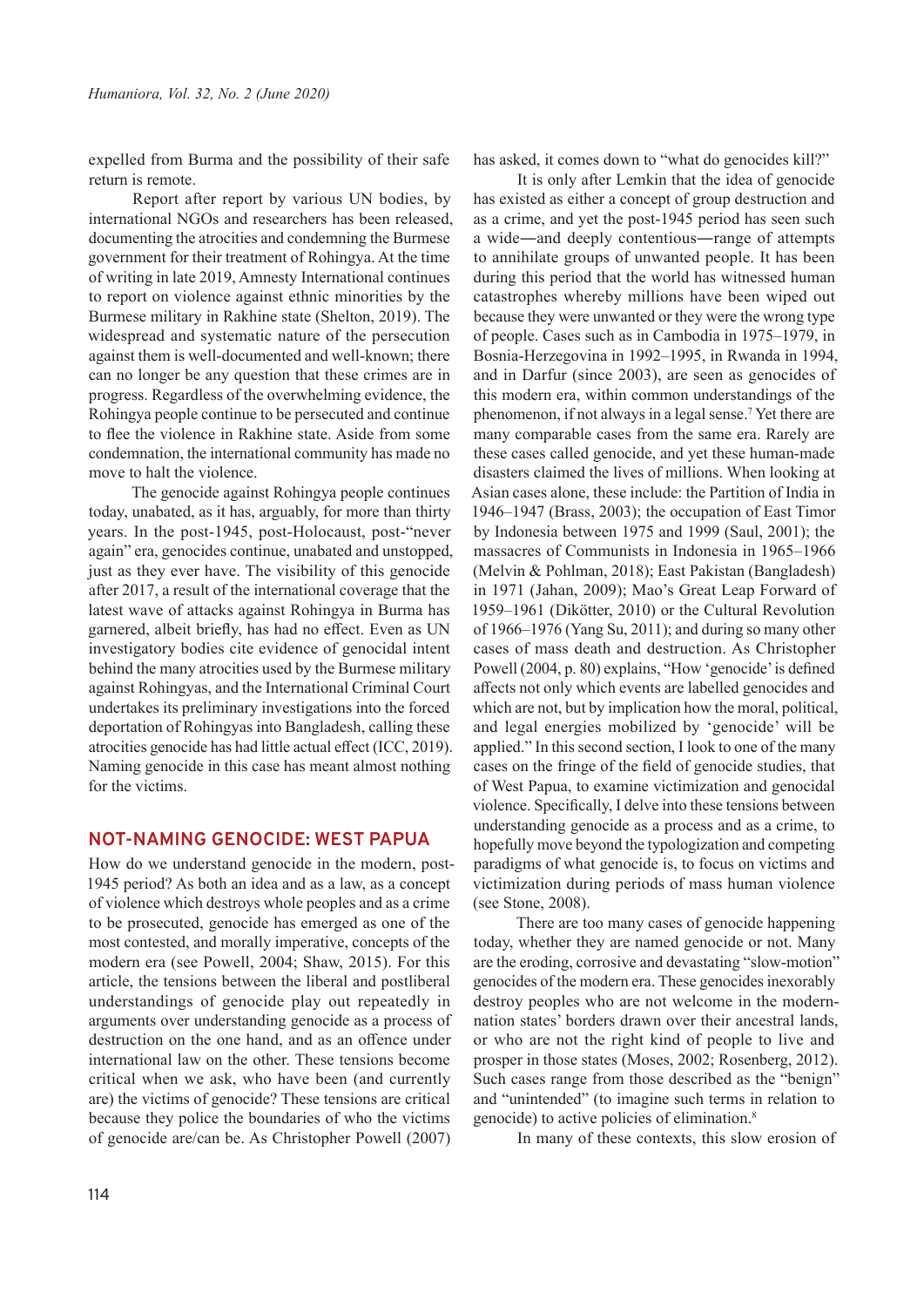people, culture, heritage and language is the direct result of both colonial expansionism across the continents of the world and the policies of the post-colonial states established in the last century. Many of these states, based on particular ethno-nationalist polities, such as that of Burma, are more than just exclusionary to those groups of people left stateless, if not homeless, within their borders. For minorities whose ancestral homes sit within and across the borders of these nation-states, belonging to, if not having the protection of, these states remains tenuous. The traditional lands of the numerous ethnic minorities of the highland regions of mainland Southeast Asia stretching down from the Tibetan Plateau, for example, now sit across modern-day Viet Nam, Laos, Burma, Thailand and Cambodia. Many of these minorities, such as the Degar Montagnards from the highlands and the Khmer Kampuchea Krom peoples from the Mekong Delta, are seen as fundamentally different from the majority ethnic groups of these states. Their traditional swidden lifestyles and alleged separatist inclinations have been used to justify violence against these groups by these states for decades, including with systematic religious persecution, arbitrary arrest, and numerous other forms of repression, all of which erodes and destroys these groups over time (Cotton & Pohlman, 2011).

 Not all states where ongoing genocides are unfolding are post-colonial, of course, many remain settler colonies. To speak of the post-colonial in many states around the world denies the sovereignty of the first nations peoples whose lands were colonized, and which remain colonized (Moreton-Robinson, 2003). Australia, Canada and the United States of America are all examples of settler-colonial nations where the indigenous inhabitants―decimated during the early periods of first contact and colonial expansion―continue to experience the erosion of their peoples, languages and cultures (Wolfe, 2006; Short, 2016). Thus, when we speak of genocides of the modern, post-1945 era, the ongoing genocides which began hundreds of years ago must be included. They have not ended, nor do they constitute crimes under international law as it exists today (Moses, 2018). And yet, through their physical, biological, social, cultural, economic and political destruction over time, it is an injustice to not understand the erasure of indigenous peoples as genocide.

To examine who are the victims of genocide, and how they experience genocide, I turn here to the highly contentious case of West Papua to probe some of the tensions between genocide-as-process and as a crime under international law. West Papua encompasses the western half of the island of New Guinea; located to

the north of Australia, sharing a border with the eastern half of the island, Papua New Guinea. The territory― which is blessed/cursed with tremendous mineral and other natural resource wealth (ICG, 2002)―currently covers two provinces of Indonesia: Papua and West Papua (here, both are referred to as West Papua). The case of West Papua vexes a number of definitional and conceptual debates within genocide studies: it is a case of colonization, by both older European colonizers and then again by a post-colonial state, Indonesia; it includes a range of acts of annihilation, from mass killing through to corrosive social and cultural destruction; and it shows how intent might be uncovered or inferred on the part of the Indonesian state (see Short, 2016).

There are a number of well-established central points to be considered in this discussion of West Papua as a case of genocide. First, the region was forcibly annexed and occupied by Indonesia. The former Dutch colony, West Irian/New Guinea, was a point of contention after the Dutch finally recognized Indonesia's independence in 1949, many in Jakarta seeing the colony as a natural part of the new nation (Penders, 2002). Sukarno, Indonesia's first president, launched his infamous "Trikora" ("Peoples' Triple Command") campaign to "liberate" West Irian from the Dutch in 1961, mobilizing military and civilian forces. By early 1962, the Dutch were in US and Australiansponsored talks with the Indonesians, eventually leading to the signing of the New York Agreement in August that year. The US supported Jakarta's bid for the territory, worried that the mass-supported Indonesian Communist Party would exploit the issue to gain more power, and so "completely ignored the right of self-determination for the Papuans" (Penders, 2002, p. 441). By the end of 1962, the Dutch had withdrawn from the territory and Indonesian troops had arrived, despite the Agreement mandating a UN transitional authority (UNTEA, the United Nations Temporary Executive Authority) for at least another year (Saltford, 2002). As Brad Simpson explains, once the Indonesians arrived, they "sought to both undermine UNTEA's authority and violently suppress Papuan resistance to the pending takeover. The United Nations and the international community responded with utter silence, so eager were they to declare success and so unwilling to challenge Jakarta to effectively protect the political rights of the Papuan people" (Simpson, 2003, p. 472).

Under the New York Agreement, the UN was required to oversee a process to ascertain the will of the people in Papua; the process held was the infamous "Act of Free Choice" in 1969, more commonly known as the "Act of No Choice" (Macloed, 2015, p. 53). Instead of a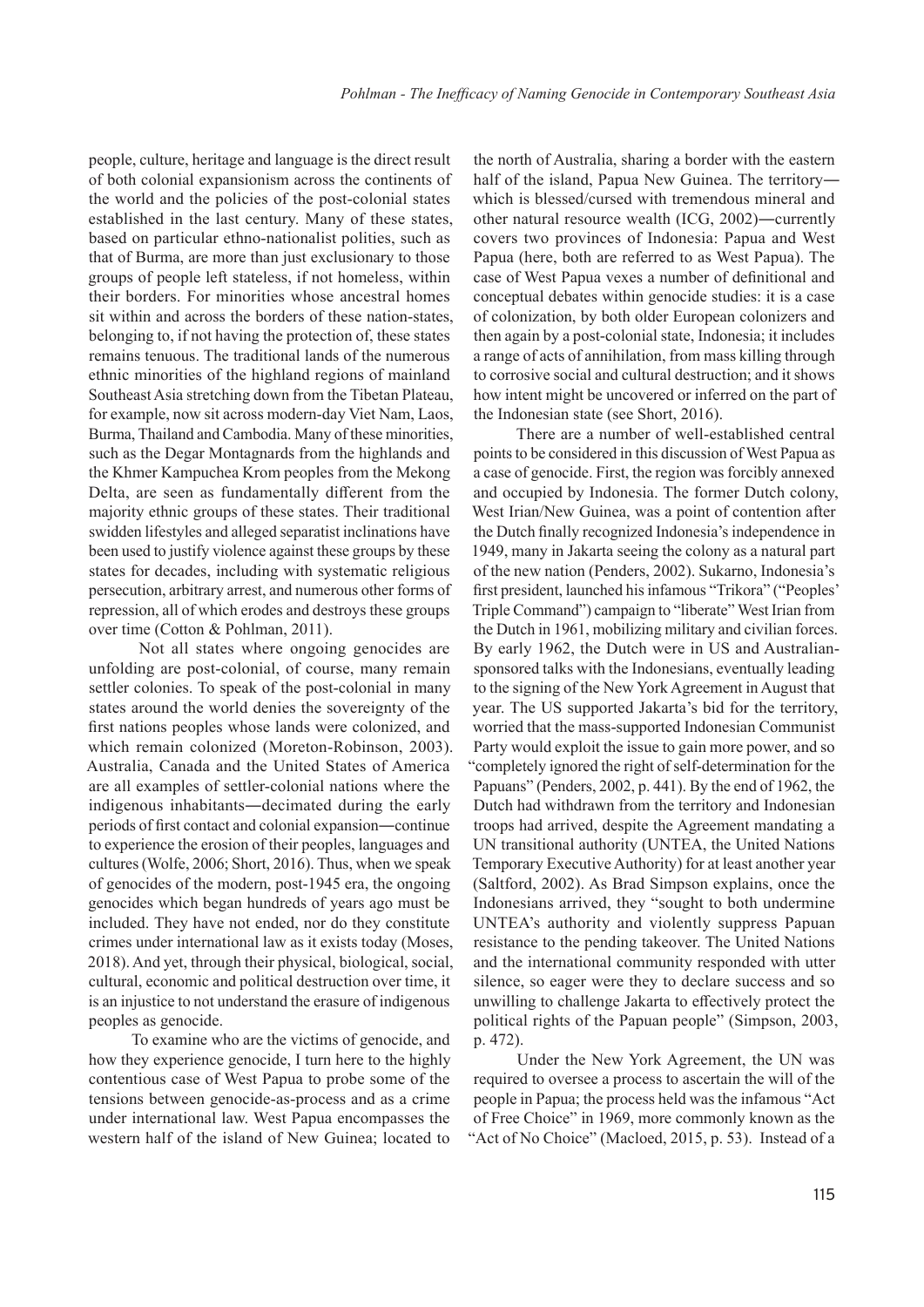plebiscite, approximately 1000 carefully-selected leaders from various Papuan tribes, over a period of about two weeks from mid-July until early August 1969, were asked to declare either for independence or to become part of Indonesia. According to the Indonesian accounts of this process, they were met with enthusiastic acclamations to join Indonesia. According to Papuan accounts, the tribal leaders were threatened and coerced by the Indonesian military to accede (Saltford, 2002, pp. 158-165). Leading up to the Act of Free Choice, the Indonesian military had carried out aerial bombings of villages, shot and killed Papuan civilians in massacres with machine guns, as well as tortured and disappeared those who protested Indonesian control (Macloed, 2015, pp. 53-56).

Second, many West Papuan people have resisted the occupation since before it began. There are reports of clashes between West Papuans and Indonesian forces beginning in 1962 (Budiardjo & Liong, 1988, p. 13). The desire on the part of West Papuans to be an independent, sovereign nation has remained strong since before the Indonesians arrived; according to Richard Chauvel, "Papuan nationalism is stronger today than it was in 1961, when the Morning Star flag [the West Papuan independence flag] was first raised" (2005, p. x). During the seven years between the Indonesian troop arrivals and the Act of Free Choice, there were numerous largescale resistance attempts from local Papuans against the Indonesian military, such as in Muanemani and Enarotoli in the Piniai region (Budiardjo & Liong, 1988, pp. 20-22). By 1964, parts of the rebellion had coalesced to form the Free Papua Movement (*Organisasi Papua Merdeka*, the OPM), made up of a broad spectrum of the West Papuan population, tribal and urban (Aspinall & Berger, 2001). The OPM, however, has never been the kind of large and well-organized military resistance that was seen in other parts of the archipelago, such as in East Timor and Aceh. Rather, as Jason Macleod explains, from "1965 to 1998 the core of resistance to Indonesian rule was waged by poorly armed and numerically small numbers of Papuans operating in a network of decentralized guerrilla groups based in the rugged mountains and dense jungles of the interior" (Macloed, 2015, p. 167). Moreover, in his study of Papuan resistance to Indonesian rule over time, Macleod found that although armed struggle has continued to this day, the younger generation in particular "are much more actively engaged in nonviolent rather than violent resistance to Indonesia rule and that this tendency is increasing over time" (2015, p. 168). In recent years, this resistance has reached out to other countries in Melanesia to support their claims for independence: in 2014, Papuan leaders established the United Liberation

Movement for West Papua (ULMWP), supported by Vanuatu (Hernawan, 2017).

Third, a large number of West Papuans have died since Indonesia took over in 1962. The number killed is unknown, as is the number who have perished from privations: estimates range from a minimum of 150,000 to more than 500,000 (Philpott, 2018, p. 260; Macloed, 2015, p. 58). West Papuans have been murdered in mass killings of varying sizes and durations: during regional-based massacres over a period of months, such as in the Manokwari region throughout 1967, in the highland regions in 1977 (Budiardjo & Liong, 1988, pp. 41-65), as well as in more localized massacre events, such as in Biak on 6 July 1998 (Rutherford, 1999). The Indonesian military uses terror and violence to subdue West Papua, and routinely carries out brutal crackdowns on suspected OPM and others who resist Indonesian rule (Hernawan, 2018). Some of these crackdowns have led to West Papuans becoming refugees, most fleeing across the border to Papua New Guinea, such as in 1984, when thousands fled one such military action (see Macloed, 2015). Human rights abuses are routinely and systematically inflicted against the West Papuan population, particularly against those attempting to advocate for independence or political change (see Hernawan, 2018). Verifiable information on these abuses is difficult to obtain: the Indonesian government maintains a decades' long restriction on foreign reporters, UN officials, representatives of international aid groups and numerous others from entering West Papua, and Indonesian journalists face similar obstacles in reporting on the area (Human Rights Watch, 2015).

Another factor which cannot be discounted is the very clear demographic change in the population in West Papua. As part of Indonesia's colonization project, large numbers of migrants from other parts of the country (notably Java) have settled in West Papua over the last five decades. In one study published in 2010, it was estimated that migrants now outnumber Papuans, 52 to 48 percent (see Elmslie, 2010). These internal migrants have been drawn by West Papua's vast resource-extractive sectors and incentivized through the "transmigration" program (which moved poor internal migrants from the overcrowded islands, such as Java, to the lesser-populated islands) (see Hoey, 2003). Javanese, Buginese, Butonese and other non-Papuan ethic groups have also been drawn by labour opportunities, trade, and fishing (see Budiardjo & Liong, 1988, pp. 46-53).

Over the five decades of this demographic shift, however, an abysmal economic disparity has emerged between the migrants (enriched through their participation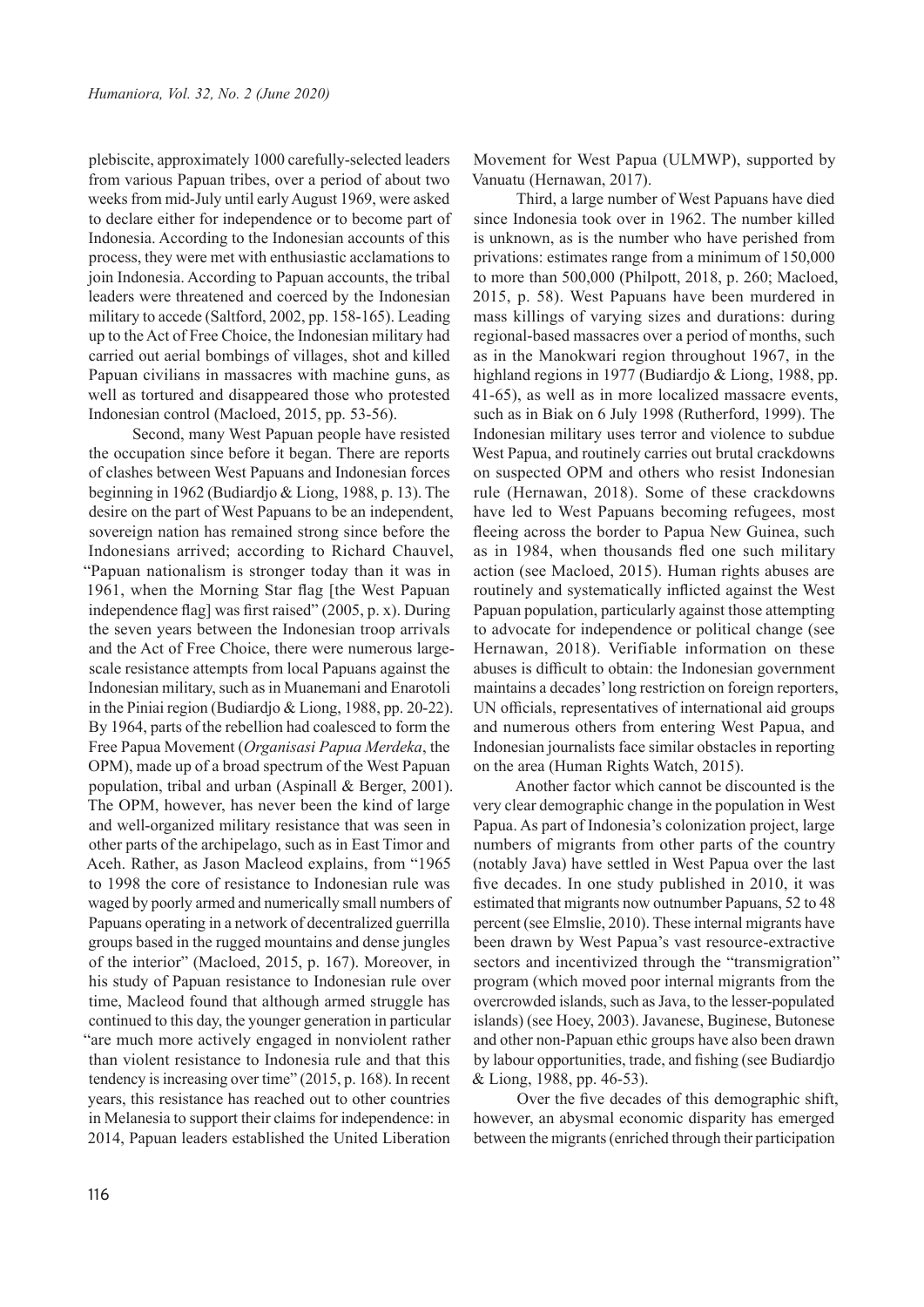in the resource extraction industries) and the severe impoverishment of the majority of Papuans (Macleod, 2015, pp. 49-80). These clear economic divisions, growing demographic change, and marginalization of the Papuan population feeds local notions that the Papuan people are being slowly wiped out. As Jason Macleod (2015, pp. 66- 67) explains, the "experience of demographic change and the fear that Papuans will disappear as a people resonates broadly and deeply. This structural violence is reinforced by the cultural violence of racism and a dehumanized view of Papuans [within Indonesia] as enemies of the state."

To return to the main question, is this a case of genocide? If taking a legal measure, could the occupation of West Papua by Indonesia be prosecuted as a crime (or, more precisely, could individuals within Indonesia's government or security apparatus be indicted)? Specifically, have these individuals committed acts done with intent to destroy, in whole or in part, the West Papuan people? The short answer, if asking the legal question, is no. But it is a qualified no, because it is less about the egregious nature of the allegations and more a matter of what evidence can be found and supported.

While some scholars and advocate groups have attempted to argue the case, it is difficult to prove that the crimes committed by state forces in West Papua were/are genocide. These reports and investigations have examined, amongst other topics: the racial/ethnic group targeted for violence; the elements of crime in relation to specific acts of genocide, such as cases of massacres, torture, sexual violence, and other egregious abuses; who had command responsibility for, and who are suspected of carrying out those acts; as well as how intent on the part of perpetrators might be inferred.<sup>9</sup> The findings in these studies and reports show that there is evidence of acts of genocide, specifically against West Papuans, though showing intent that these acts were done to wipe out the West Papuan people as such is a much murkier prospect. With West Papua closed to outside scrutiny and reports of abuses difficult to verify, there is little chance that the details necessary to build a case against any perpetrator is or would be possible, even if there were the political will to prosecute, either domestically or internationally.<sup>10</sup> Furthermore, those who object strenuously to the claims that abuses are widespread and systematic employ a range of arguments to discredit and undermine such claims, all derived from lack of access: the numbers are inflated and cannot be verified; the methods used to find out the information are flawed; the paranoia of West Papuans that they are being wiped out feeds the propaganda created by foreigners who wish to interfere in internal Indonesian

affairs; outsiders create stories about West Papua (to discredit Indonesia) and have no understanding of matters "on the ground".<sup>11</sup>

And yet, there is no argument―by either supporters or detractors―that West Papuans have been killed, at least in their tens of thousands, if not in their hundreds of thousands. There is no argument that West Papuans are now a minority within their traditional lands, and that they are, by far, one of the most impoverished peoples in the Indonesian nation. While the level and rate of violence against West Papuans by the Indonesian state's security services are hotly contested, the fact that this violence has happened and continues is not. The explanations for the use of this violence are also highly divergent: on the one hand, these are acts of terror and suppression done to destroy a group; on the other, they are legitimate measures taken by the Indonesian state to ensure their territorial integrity (see Philpott, 2018; Hernawan, 2018).

The legal measure of what constitutes genocide, by itself, falls a long way short of adequately describing the ongoing persecution against, and destruction of, the indigenous peoples of West Papua, as is also the case for so many other genocides in the modern era. As a crime, the word means little in this case, and there is no justice in a hollow not-naming. So, if we turn away from conceptualizing genocide purely as an offence under law, the question then becomes, is there a genocidal process underway in West Papua? The short answer is yes. Over the last five decades, West Papuans have experienced systemic violence and seen their people, land and culture slowly destroyed and the Indonesian state is responsible for this violence. If genocide is essentially a process by which a people are eliminated, then the answer is yes. In the end, however, it is neither the question nor the answer that actually means anything, it is the fact that we do nothing to stop the violence in West Papua.

#### **THE INEFFICACY OF NAMING GENOCIDE**

The case of West Papua brings us back to Christopher Powell's fundamental question, "what do genocides kill?" This question is about more than legal certainty or semantics, it demands that we assess who is lost, and how, through genocide, essentially grounding our understanding of what the word means. As Dan Stone (2008, p. 4) so flippantly―and so insightfully―put it, "One man's genocide is another man's unfortunate bout of disease-driven 'population readjustment'."

The two cases of long-term eradication against groups that I have discussed here—one on mainland Southeast Asia, the other on the western side of Papua,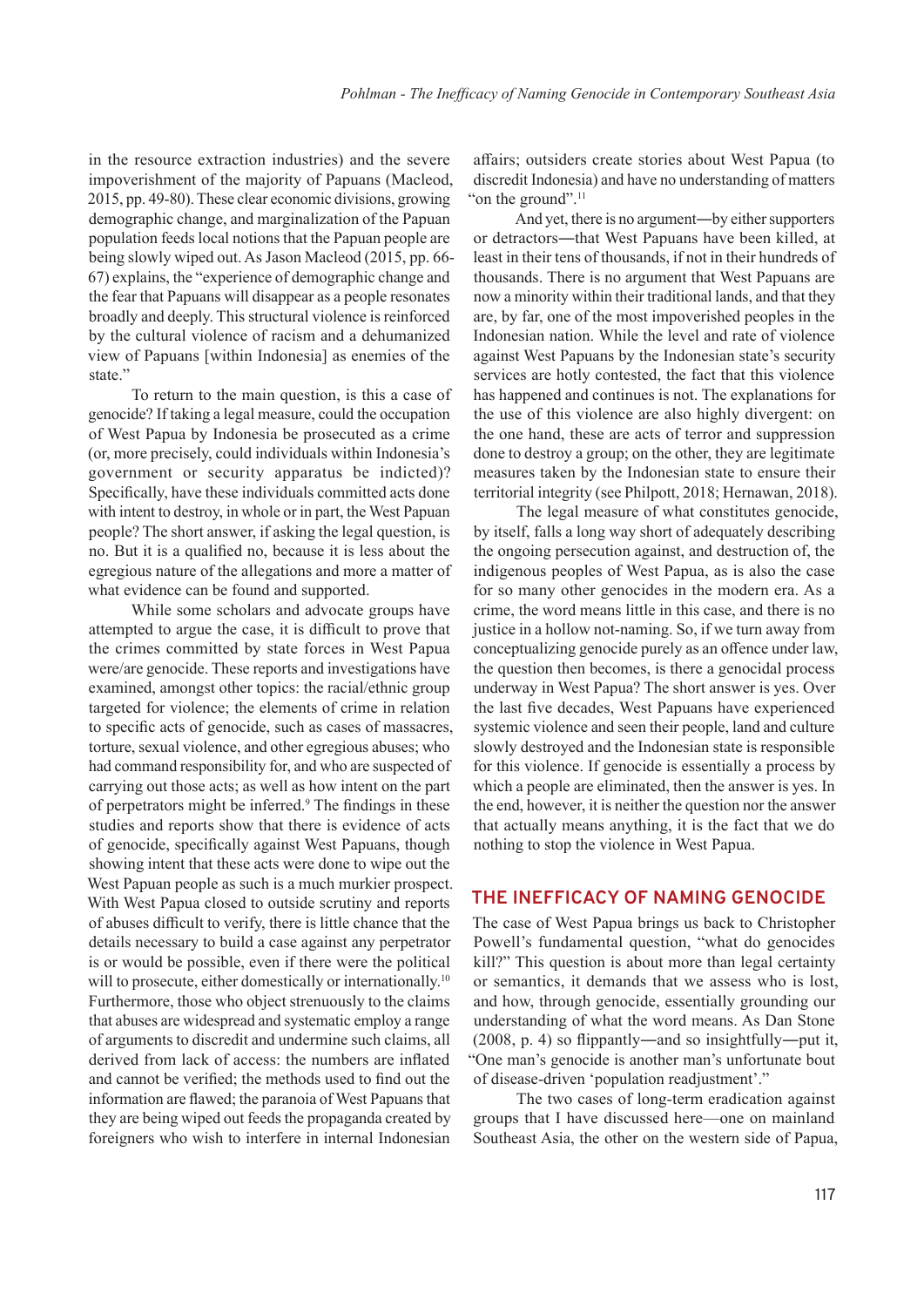in the disputed territory annexed by Indonesia—highlight a number of issues. First, for most of their histories, both cases were very much on the fringe of genocide studies, and on the fringes of international interest. The latest waves of violence against the Rohingya in Burma's Rakhine state since 2017 have seen this case (finally) understood as a case of genocide, with some of the atrocities perpetrated against this group by the Burmese military in their forced expulsion to Bangladesh currently under investigation by the ICC. The West Papuan case, however, remains very much on the fringe of the field of comparative genocide studies.

The second issue that these two Southeast Asian cases highlight relates to the fundamental tensions between these two camps within genocide studies, between conceptions of genocide as a crime under international law and as a process; or, to use Dirk Moses' descriptions, between liberal and post-liberal views (2002). The persecution of the Rohingya and West Papuans can, I would argue, match both conceptions. Taking the liberal view, both groups have had elements of the crime of genocide perpetrated against them by state forces, including mass killings and other acts of crime, as they are listed in Article II of the Convention.<sup>12</sup> The drawn-out nature of the destruction of the Rohingyas and West Papuans, however, also matches the post-liberal understanding of genocide, the processional nature of the violence over decades very much highlighting the importance of looking at Barta's (1987) "genocidal outcomes" in the slow erasure of a people.

When we consider who have been the victims of genocide in the modern, post-Genocide Convention era, then I echo those who focus on the outcomes of the (too) many cases, past and ongoing, from the last seven decades. I agree with those such as Powell that the "effectivity" of classifying some cases as genocide and others as somehow lesser because they do not meet the elements of the crime is not just logically flawed, it is an essential wrong.

The greater wrong, however, is that these debates over what genocide is, and who is killed through genocide, and therefore which cases can be named genocide are essentially meaningless. They are meaningless, or without effect, in the sense that the naming of genocide has no impact on our relentless, knowing, collective inaction. As the Rohingya and West Papuan cases highlight, whether the persecution of a people is named genocide or not, there is no effect from the naming.

After the world paused, albeit briefly, at the end of the Second World War and promised never again, never again will we allow this destruction to be carried out again, the greater wrong is that we have willingly, knowingly taken part in or permitted these atrocities against so many. If we ask ourselves, who are the victims of genocide right now, today, will it ever make a difference? If naming Burma, or West Papua genocide, will that mean that people in Burma or in West Papua will stop dying? The answer is no. They are the human residue of so many genocides left unnoticed and unmourned, just as so many others have been left unnoticed and unmourned before them.

#### **ENDNOTES**

- 1) Thank you to the anonymous reviewers for their feedback on this article; their input has strengthened the arguments and examples used herein.
- 2) For one recent volume in which a number of the contributors engaged in these debates, see Murray (2017).
- 3) See, for example, Darroch (2009) and Anderson (2015). Darroch, Anderson and others do draw attention to some of the more problematic elements within those activist campaigns; for a more nuanced discussion, see Philpott (2018).
- 4) For a critique of these debates, see, for example, Powell (2007) and Short (2016) and, for more on genocide as a process, rather than as a (somewhat) discrete physical event, see Rosenberg (2012).
- 5) See Leider (2016) and Gravers (2014). Nearly 90% of the population are Buddhists, but some ethnic minorities (such as the Chin, Kachin and Karen) practise Christianity, with some indigenous faiths still observed. Although Muslims make up nearly 4% if the population, and Islam has a long history in Burma, its followers are often associated with "foreigners": the Rohingya are the case in point, but other Muslim groups are also seen as foreign traders, such as the Pathi, from Persian/ Indian origin, or the Panthay, originally from Yunnan. See Moshe Yegar (1982) and Gravers and Ditlevsen (2014).
- 6) See Zarni and Cowley (2014), pp. 716-720. Some examples of the Burmese government blocking aid include their bans on allowing access for medical aid from MSF (Doctors Without Borders). In February 2014 and August 2017, the government has forced MSF to cease all operations in the country: they had primarily been treating thousands in Rakhine state, most of them Rohingya. See Zavis (2014) and Doctors Without Borders (2017).
- 7) All sit within the "canon" of genocides (see Bloxham & Moses, 2010). The case of Rwanda, however, is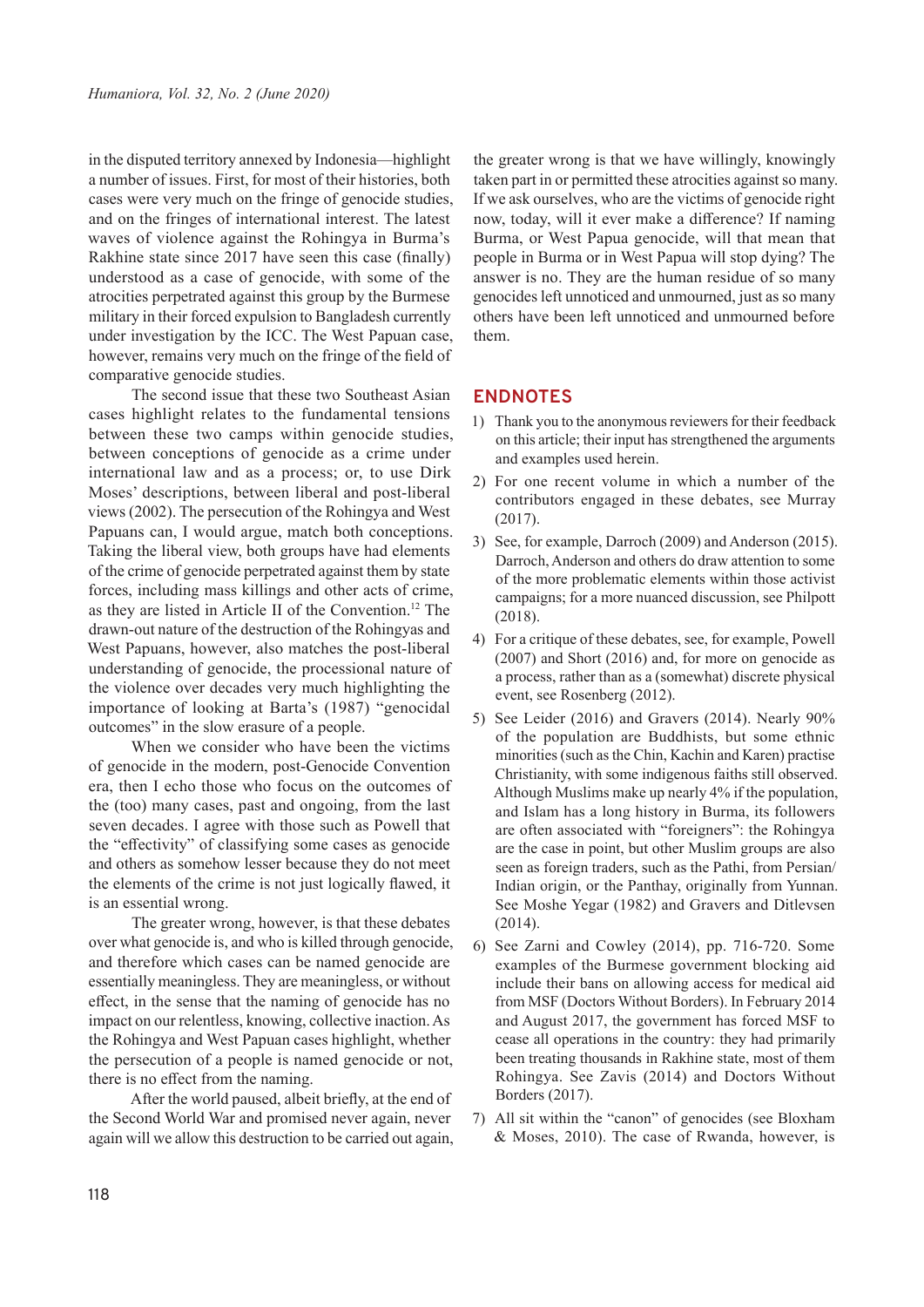the only one which is accepted as genocide within international law: in the first Judgment handed down by the International Criminal Tribunal for Rwanda (ICTR) in 1998, the court issued the world's first conviction for genocide in an international tribunal against the mayor of the town of Taba, Jean-Paul Akaeysu. See *Prosecutor v Akayesu* (Case No ICTR-96-4-T), Judgment, 2 September 1998. The specific case of the massacre at Srebrenica has also been ruled genocide. In relation to the atrocities committed and tried before the International Criminal Tribunal for the former Yugoslavia (ICTY), most charges have related to crimes against humanity and war crimes; there were only two successful prosecutions for charges relating to genocide, both regarding the massacre at Srebrenica, see *Prosecutor v Krstić* (Case No IT-98- 33-A), Judgment, 19 April 2004; *Prosecutor v Blagojević* (Case No IT-02-60-T), Judgment, 17 January 2005. In addition, in 2007, the International Court of Justice also found that Serbia had failed to prevent genocide at Srebrenica (but also that the state did not have the requisite specific intent to commit genocide), see *Case Concerning the Application of the Convention on the Prevention and Punishment of the Crime of Genocide (Bosnia and Herzegovina v Serbia and Montenegro)* (ICJ 140), Judgment, 26 February 2007. In late 2018, the Extraordinary Chambers in the Courts of Cambodia (ECCC) found Nuon Chea and Kheiu Samphan (Case 002/02) guilty of genocide, but only with regard to the mass murder of the Vietnamese minority and Cham people, not killings and other acts which destroyed Cambodians more generally. On this case, and the ECCC's other cases, see Gidley (2019).

- 8) On "intent through action", see Barta (1987); Docker (2015). Compare with Greenawalt (1999).
- 9) See, for example, Elizabeth Brundige et al. (2004), Wing and King (2005), Asian Human Rights Commission (2013), and Elmslie and Webb-Gannon (2013). Many of these reports have been the subject of severe and often highly partial criticisms, not least of all by Indonesian sources. See Anderson (2015) and International Crisis Group (2006).
- 10) See Philpott (2018). In 2013, a group of academics, activists and survivors held a peoples' tribunal in Sydney, to make a legal case regarding the mass murder, torture, sexual violence, and other gross violations committed by Indonesian security forces personnel as part of crimes against humanity in the port town of Biak in July 1998, see Edwards (2017).
- 11) Aside from Anderson (2015), see also examples of how the Indonesian government denies abuses in West Papua at various international forums, such as the Universal Periodic Review. For example, on this last matter, that foreigners make up stories/misunderstand the situation

"on the ground" in Papua, is a common refrain at these international forums, see Pohlman (2016).

12) On the elements of crime of genocide, see International Criminal Court (2011), pursuant to Article 6(a)–(e).

### **REFERENCES**

- Adams, S. (2019). 'If not now, when?': The Responsibility to Protect, the fate of the Rohingya and the future of human rights. *Global Centre for the Responsibility to Protect*, Occasional Paper Series, No. 8, January. Retrieved from http://www.globalr2p.org/media/ files/occasionalpaper\_rohingyafinal.pdf.
- Amnesty International (2018). *Remaking Rakhines State*. ASA 16/8018/2018, London: Amnesty International, 12 March 2018. Retrieved from https://www.amnesty.org/download/Documents/ ASA1680182018ENGLISH.PDF.
- Anderson, B. (2015). Papua's insecurity: State failure in the Indonesian periphery. *Policy Studies Washington, 73,* 1-75.
- Arcaro, P., & Desaine, L. (2008). *La junte Birmane contre "l'ennemi intérieur": La régime militaire, l'écrasement des minorités ethniques et le désarroi des réfugiés Rohingya*. Paris: L'Harmattan.
- Asian Human Rights Commission (2013). *The neglected genocide: Human rights abuses against Papuans in the central highlands, 1977-78*, Asian Human Rights Commission report, co-published with Human Rights and Peace for Papua, the International Coalition for Papua, Hong Kong, September 2013. Retreived from: http://www.tapol.org/sites/default/files/sites/default/ files/pdfs/NeglectedGenocideAHRC.pdf.
- Aspinall, E., & Berger, M. T. (2001). The break-up of Indonesia? Nationalisms after decolonization and the limits of the nation-state in post-Cold War Southeast Asia. *Third World Quarterly, 22*(6)*,* 1003-1024.
- Barta, T. (1987). Relations of genocide: Land and lives in the colonization of Australia. In I. Wallimann and M. N. Dobkowski (Eds.), *Genocide and the modern age: Etiology and case studies of mass death* (pp. 237-251). New York: Greenwood Press.
- Becker, A. (2008). Penser et nommer les génocides: Raphaël Lemkin. Paper presented at *Terror and the Making of Modern Europe: Transatlantic Perspectives on the History of Violence*, Stanford University. Retrieved from http://stanford.edu/dept/france-stanford/ Conferences/Terror/BeckerFrench.pdf.
- Beech, H., & Nang, S. (2018). Myanmar rejects U.N. findings: 'No ethnic cleansing or genocide in our country'. *The New York Times*, 14 March 2018. Retrieved from https://www.nytimes.com/2018/03/14/world/asia/ un-myanmar-rohingya-genocide.html.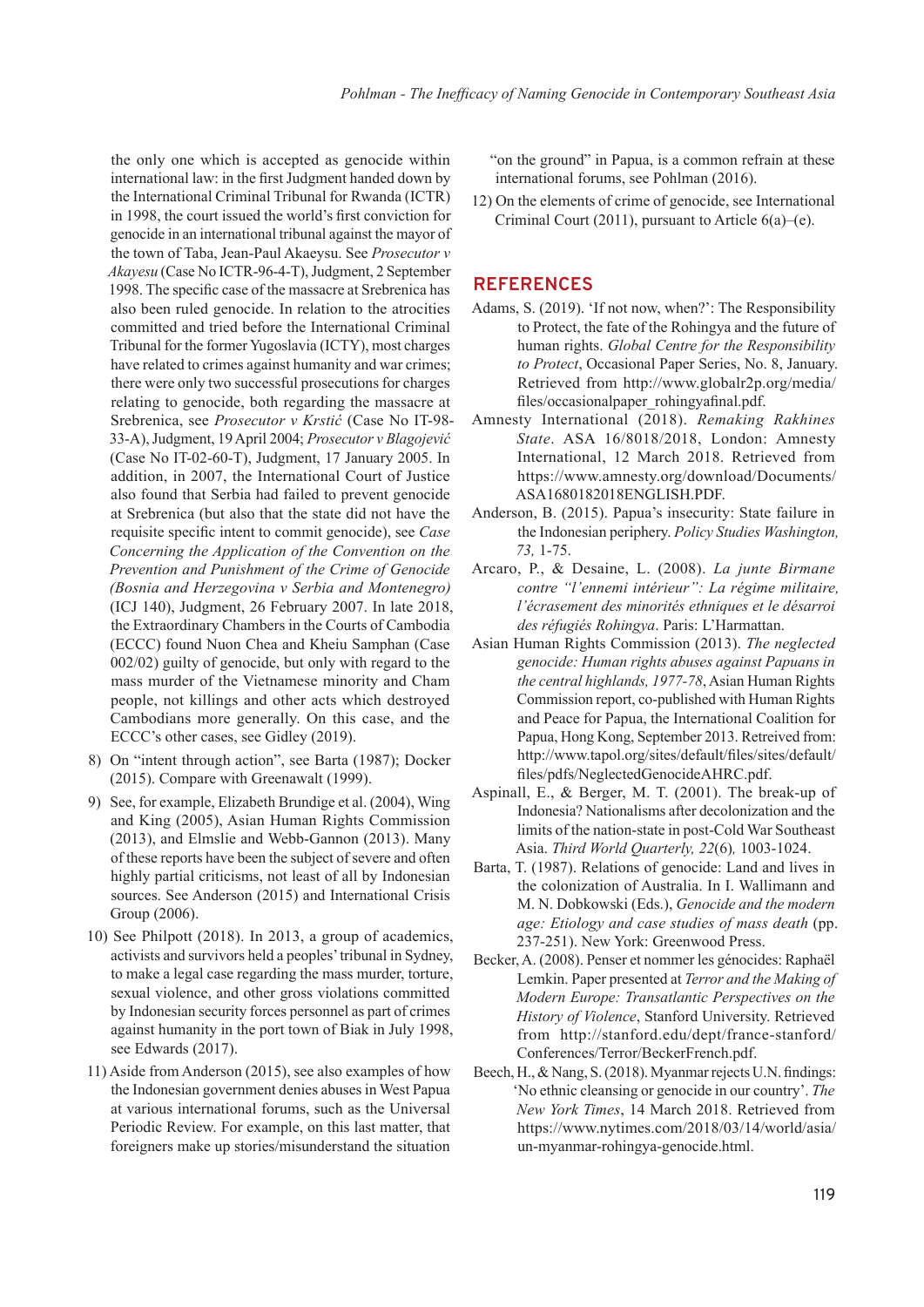- Bloxham, D., & Moses, A. D. (2010). Introduction: Changing themes in the study of genocide. In D. Bloxham & A. D. Moses (Eds.), *The Oxford handbook of genocide studies* (pp. 1-15). Oxford: Oxford University Press.
- Brass, P. R. (2003). The Partition of India and retributive genocide in the Punjab, 1946–47: Means, methods, and purposes 1. *Journal of Genocide Research, 5*(1)*,* 71-101.
- Brundige, E., King, W., Vahali, P., Vladeck, S., & Yuan, X. (2004). *Indonesian human rights abuses in West Papua: Application of the law of genocide to the history of Indonesian control*, Allard K. Lowenstein International Human Rights Clinic, Yale Law School, 2004. Retrieved from: https://law.yale.edu/system/ files/documents/pdf/news/westpapuahrights.pdf.
- Budiardjo, C., & Liong, L. S. (1988). *West Papua: The obliteration of a people*, (3rd ed.) London: TAPOL.
- Callahan, M. P. (2013). *Making enemies: War and statebuilding in Burma*. Ithaca: Cornell University Press.
- Caryl, C. (2017). In 2017, no one has fallen further than Aung San Suu Kyi. *The Washington Post*, 20 December. Retrieved from https://www.washingtonpost.com/ news/democracy-post/wp/2017/12/20/in-2017-noone-has-fallen-further-than-aung-san-suu-kyi/?utm\_ term=.14f7f0425c6f.
- Chauvel, R. (2005). Constructing Papuan nationalism: History, ethnicity, and adaptation. *Policy Studies Washington, 14.* Washington D.C.: East-West Center.
- Cheesman, N. (2017). How in Myanmar 'national races' came to surpass citizenship and exclude Rohingya. *Journal of Contemporary Asia, 47*(3)*,* 461-483.
- Cheesman, N. (2015). *Opposing the rule of law: How Myanmar's courts make law and order*. Cambridge: Cambridge University Press.
- *Convention on the Prevention and Punishment of the Crime of Genocide*, 9 December 1948, 78 U.N.T.S. 277 (entered into force 12 January 1951).
- Cotton, J., & Pohlman, A. (2011). The Responsibility to Protect in Viet Nam: Challenges, opportunities and cases for implementation. Working Paper on Viet Nam, *The Asia Pacific Centre for the Responsibility to Protect*, 28 May 2011. Retreived from https:// r2pasiapacific.org/filething/get/1347/VietNam\_ Final Report%202011.pdf.
- Darroch, G. P. (2009). Portraying Papua: Activist representations of Indonesian Papua 1969–2009. (*Unpublished MPhil thesis*). The Australian National University, Canberra, Australia.
- Dikötter, F. (2010). *Mao's great famine: The history of China's most devastating catastrophe, 1958–62*. London: Bloomsbury.
- Docker, J. (2015). A plethora of intentions: Genocide, settler colonialism and historical consciousness in Australia and Britain. *The International Journal of Human*

*Rights, 19*(1)*,* 74-89.

- Doctors Without Borders (2017). Myanmar: International humanitarian access to Rahkine state must be permitted. *Doctors Without Borders Press Release*, 18 September 2017. Retrieved from https://www. doctorswithoutborders.org/article/myanmarinternational-humanitarian-access-rakhine-statemust-be-permitted.
- Edwards, N. (2017). The Biak massacre Citizens' Tribunal and the disputed Indonesian region of West Papua. In A. Byrnes & G. Simms (Eds.), *Peoples' Tribunals and international law* (pp. 209-229). Cambridge: Cambridge University Press.
- Elmslie, J., & Webb-Gannon, C. (2013). Slow-motion genocide: Indonesian rule in West Papua. *Griffith Journal of Law and Human Dignity, 1*(2)*,* 142-165.
- Elmslie, J. (2010). West Papuan demographic transition and the 2010 Indonesian census: 'Slow motion genocide' or not? *Centre for Peace and Conflict Studies, The University of Sydney*, CPACS Working Paper No. 11/1, September 2010. Retrieved from: https://sydney. edu.au/arts/peace\_conflict/docs/working\_papers/ West Papuan Demographics in 2010 Census.pdf.
- Gidley, R. (2019). *Illiberal transitional justice and the Extraordinary Chambers in the Courts of Cambodia*. Cham: Palgrave Macmillan.
- Gravers, M. (2015). Disorder and order: The ethnonationalist struggle of the Karen in Burma/Myanmar – A discussion of the dynamics of an ethnicized civil war and its historical roots. *Journal of Burma Studies, 19*(1)*,* 27-78.
- Gravers, M. (2014). Politically engaged Buddhism Spiritual politics or nationalist medium? In M. Gravers & F. Ytzen (Eds.), *Burma/Myanmar – Where now?* (pp. 293-322). Copenhagen: NIAS Press.
- Gravers, M., & Ditlevsen, M. (2014).The religious dimension. In M. Gravers & F. Ytzen (Eds.), *Burma/ Myanmar – Where Now?* (pp. 279-283) Copenhagen: NIAS Press.
- Green, P., MacManus, T., & de la Cour Venning, A. (2015). *Countdown to annihilation: Genocide in Myanmar*. London: International State Crime Initiative, Queen Mary University.
- Greenawalt, A. K. A. (1999). Rethinking genocidal intent: The case for a knowledge-based interpretation. *Columbia Law Review, 99*, 2259-2294.
- Grundy-Warr, C., & Wong, E. (1997). Sanctuary under a plastic sheet: The unresolved problem of Rohingya refugees. *IBRU Boundary and Security Bulletin, 5*(3)*,* 79-91.
- Grünfeld, F., & Vermeulen, W. (2009). Failures to prevent genocide in Rwanda (1994), Srebrenica (1995), and Darfur (since 2003). *Genocide Studies and Prevention, 4*(2), 221-237.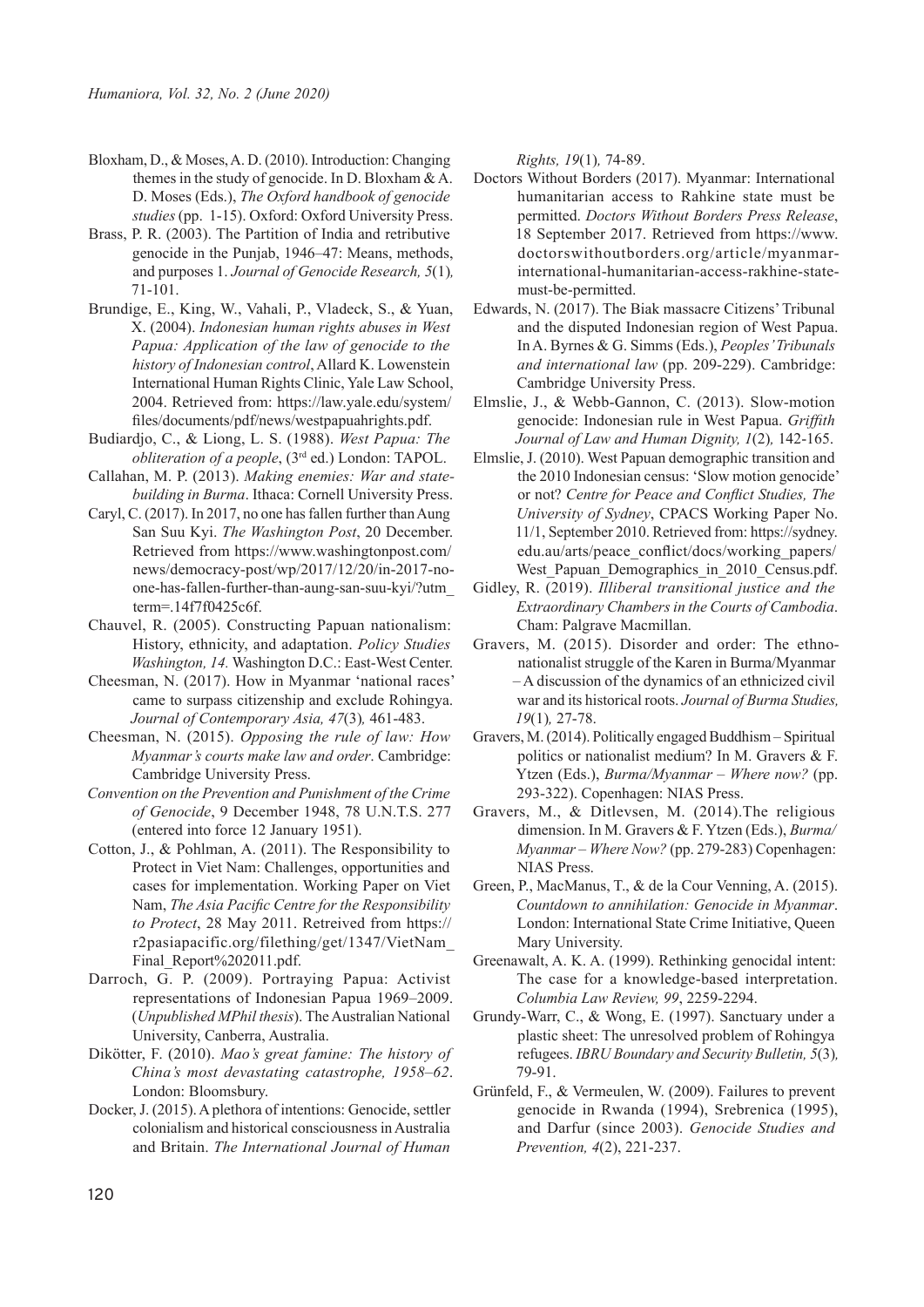- Hernawan, B. (2017). Papua. *The Contemporary Pacific, 29*(2)*,* 347-354.
- Hernawan, B. (2018). *Torture and peacebuilding in Indonesia: The case of Papua*. New York: Routledge.
- Hoey, B. A. (2003). Nationalism in Indonesia: Building imagined and intentional communities through transmigration. *Ethnology, 42*(2)*,* 109-126.
- Hoffstaedter, G. (2017). Dominant discourses of refugees, recognition, and othering in Malaysia. *Situations: Cultural Studies in the Asian Context, 10*(2)*,* 27-44.
- Human Rights Watch (2013). 'All you can do is pray': Crimes Against Humanity and ethnic cleansing of Rohingya muslims in Burma's Arakan state. *Human Rights Watch*, 22 April 2013. Retrieved from https:// www.hrw.org/report/2013/04/22/all-you-can-dopray/crimes-against-humanity-and-ethnic-cleansingrohingya-muslims.
- Human Rights Watch (1996). Burma: The Rohingya muslims – ending a cycle of exodus. *Human Rights*  Watch, Rep. No. 1079-2309, 9th ed. Vol. 8. New York: Human Rights Watch. Retrieved from https://www. hrw.org/legacy/summaries/s.burma969.html.
- Human Rights Watch (2015). Something to hide? Indonesia's restrictions on media freedom and rights monitoring in Papua. *Human Rights Watch*, 10 November 2015. Retrieved from https://www.hrw. org/report/2015/11/10/something-hide/indonesiasrestrictions-media-freedom-and-rights-monitoringpapua.
- ICC (2019). Preliminary examination: Bangladesh/ Myanmar: Situation in the People's Republic of Bangladesh/Republic of the Union of Myanmar. *International Criminal Court*, ICC-01/12. Retrieved from www.icc-cpi.int/rohingya-myanmar.
- Irvin-Erickson, D., La Pointe, T., & Hinton, A. L. (2013). Introduction: Hidden genocides: Power, knowledge, memory. In A. L. Hinton, T. La Pointe & D. Irvin-Erickson (Eds.), *Hidden genocides: Power, Knowledge, memory* (pp. 1-20). New Brunswick: Rutgers University Press.
- International Criminal Court (2011). *Elements of Crime*. The Hague: ICC, ICC-PIDS-LT-03-002/11\_Eng; UN Doc. PCNICC/2000/1/Add.2 (adopted 30 June 2000).
- International Criminal Court (2018). Statement of ICC Prosecutor, Mrs Fatou Bensouda, on opening a preliminary examination concerning the alleged deportation of the Rohingya people from Myanmar to Bangladesh. Retrieved from https://www.icc-cpi.int/ Pages/item.aspx?name=180918-otp-stat-Rohingya.
- International Crisis Group (2002). Indonesia: Resources and conflict in Papua. *ICG Asia Report* 39, 13 September 2002. Retrieved from https://d2071andvip0wj. cloudfront.net/39-indonesia-resources-and-conflictin-papua.pdf.
- International Crisis Group (2006). Papua: Answers to frequently asked questions. *ICG Asia Briefing* 53, 5 September 2006. Retrieved from: http://www. refworld.org/docid/4517d6884.html.
- Jahan, R. (2009). Genocide in Bangladesh. In S. Totten & W. S. Parsons (Eds.), *Century of genocide: Critical essays and eyewitness accounts* (3rd ed.), (pp. 245- 266). New York: Routledge.
- Leider, J. P. (2016). Competing identities and the hybridized history of the Rohingyas. In R. Egreteau & F. Robinne (Eds.), *Metamorphosis: Studies in social and political change in Myanmar* (pp. 151-178). Singapore: NUS Press.
- Lemkin, R. (1944). *Axis rule in occupied Europe: Laws of occupation*. Washington D.C.: Carnegie Endowment for International Peace.
- Lindblom, A., Marsh, E., Motala, T., & Munyan, K. (2015). *Persecution of the Rohingya Muslims: Is genocide occurring in Myanmar's Rakhine state? – A legal analysis*. New Haven: Allard K. Lowenstein International Human Rights Clinic, Yale Law School.
- Luban, D. (2006). Calling genocide by its rightful name: Lemkin's word, Darfur, and the UN report. *Chicago Journal of International Law, 7*(1), 303-320.
- Macleod, J. (2015). *Merdeka and the morning star: Civil resistance in West Papua*. St Lucia: University of Queensland Press.
- Mayersen, D. (2013). 'Never again' or again and again: The Genocide Convention, the responsibility to protect and mass atrocity prevention. In D. Mayersen & A. Pohlman (Eds.), *Genocide and mass atrocities in Asia: Legacies and prevention* (pp. 177-196). New York: Routledge.
- Melvin, J., & Pohlman, A. (2018). A case for genocide: Indonesia, 1965–1966. In K. McGregor, J. Melvin & A. Pohlman (Eds.), *The Indonesian genocide of 1965: Causes, dynamics and legacies* (pp. 27-46). New York: Palgrave Macmillan.
- Moreton-Robinson, A. (2003). I still call Australia home: Indigenous belong and place in a white postcolonizing society. In S. Ahmed (Ed.), *Uprootings/regroundings: Questions of home and migration* (pp. 23-40). New York: Berg.
- Moses, A. D. (2002). Conceptual blockages and definitional dilemmas in the 'racial century': Genocides of indigenous peoples and the Holocaust. *Patterns of Prejudice, 36*(4)*,* 7-36.
- Moses, A. D. (2018). Raphael Lemkin, culture, and the concept of genocide. In D. Bloxham & A. D. Moses (Eds.), *The Oxford handbook of genocide studies* (pp. 19-41). New York: Oxford University Press.
- Muller, A. (2017). Troubling history, troubling law: The question of indigenous genocide in Canada. In S. W. Murray (Ed.), *Understanding atrocities:*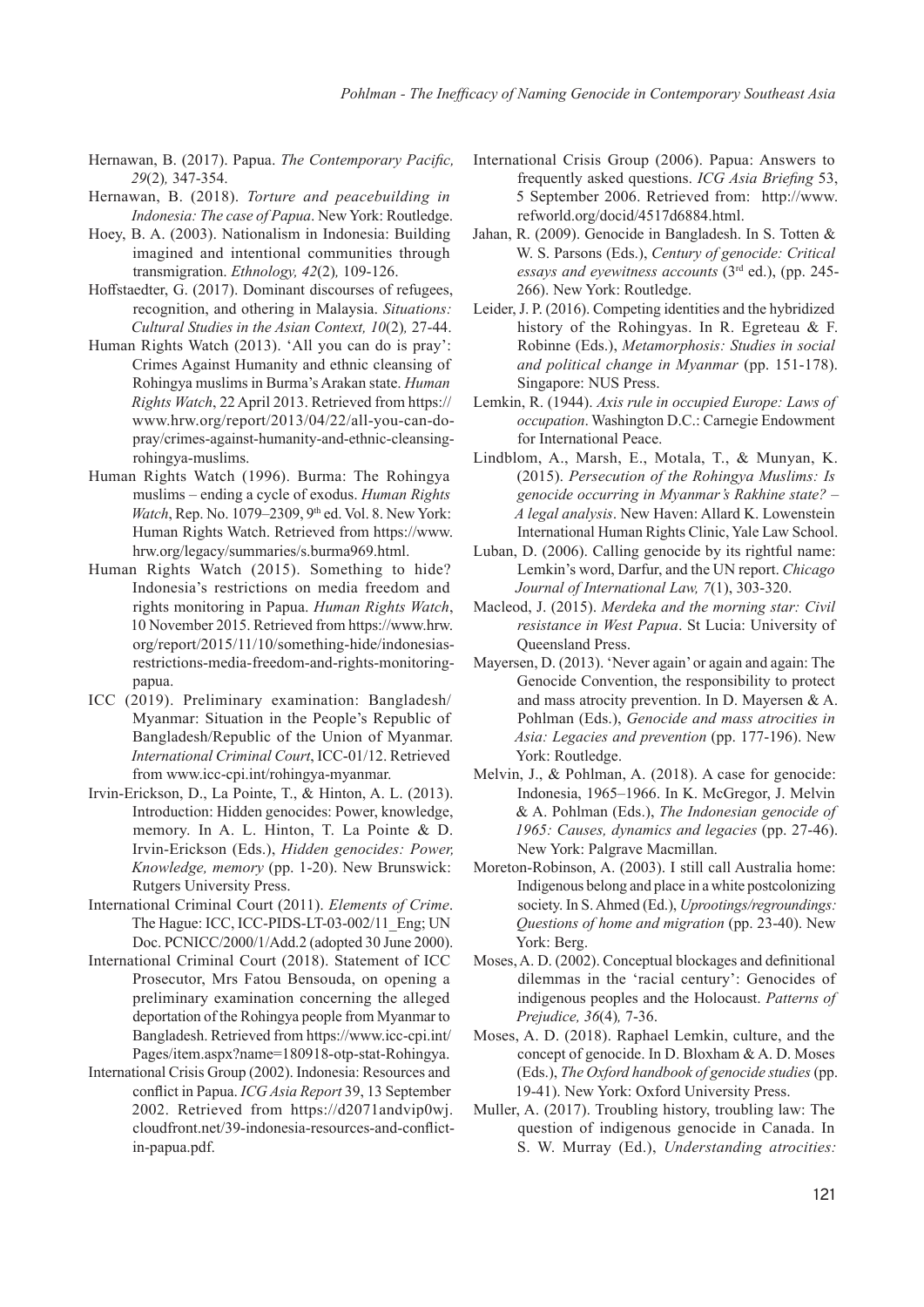*Remembering, representing, and teaching genocide* (pp. 83-106). Calgary: University of Calgary Press.

- Murdoch, L. (2017). 'Shameful tactic': Myanmar bars top UN investigator from entering the country. *The Sydney Morning Herald*, 20 December 2017. Retrieved from https://www.smh.com.au/world/ shameful-tactic-myanmar-bars-top-un-investigatorfrom-entering-the-country-20171220-h089ew.html.
- Murray, S. W. (Ed.). (2017). *Understanding atrocities: Remembering, representing, and teaching genocide*. Calgary: University of Calgary Press.
- Note to correspondents: Statement by Adama Dieng, United Nations Special Advisor on the Prevention of Genocide, on his visit to Bangladesh to assess the situation of Rohingya refugees from Myanmar. *United Nations Secretary-General, Office on Genocide Prevention and the Responsibility to Protect*, 12 March 2018. Retrieved from https://www.un.org/ sg/en/content/sg/note-correspondents/2018-03-12/ note-correspondents-statement-adama-dieng-unitednations.
- OHCHR (2017). Mission report of OHCHR rapid response mission to Cox's Bazar, Bangladesh, 13- 24 September 2017. *United Nations Human Rights Office of the High Commissioner*, 11 October 2017. Retrieved from http://www.ohchr.org/Documents/ Countries/MM/CXBMissionSummaryFindingsOct ober2017.pdf.
- Penders, C. L. M. (2002). *The West New Guinea debacle: Dutch decolonization and Indonesia, 1945–1962*. Honolulu: University of Hawai'i Press.
- Philpott, S. (2018). This stillness, this lack of incident: Making conflict visible in West Papua. *Critical Asian Studies, 50*(2)*,* 259-277.
- Pohlman, A. (2016). Indonesia and the UN Genocide Convention: The empty promises of human rights ritualism. In D. Mayersen (Ed.), *The United Nations and genocide* (pp. 128-132). London: Palgrave Macmillan.
- Powell, C. (2004). Civilization and genocide. (*Doctoral dissertation*, Carleton University, Ottawa, Canada).
- Powell, C. (2007). What do genocides kill? A relational concept of genocide. *Journal of Genocide Research, 9*(4), 527-547.
- Report of the independent international fact-finding mission on Myanmar. UN Doc. A/HRC/39/64 (Advance Unedited Version) (12 September 2018). Retrieved from https://www.ohchr.org/Documents/HRBodies/ HRCouncil/FFM-Myanmar/A\_HRC\_39\_64.pdf.
- Robinson, I. G., & Rahman, I. S. (2012). The unknown fate of the stateless Rohingya. *Oxford Monitor of Forced Migration, 2*(2)*,* 16-20.
- Rosenberg, S. P. (2012). Genocide is a process, not an event. *Genocide Studies and Prevention, 7*(1)*,* 16-23.
- Rutherford, D. (1999). Waiting for the end in Biak: Violence, order, and a flag raising. *Indonesia, 67,* 39-59.
- Saltford, J. (2002). *The United Nations and the Indonesian takeover of West Papua, 1962–1969: The anatomy of betrayal*. London: RoutledgeCurzon.
- Sardiña Galache, C. (2014). Rohingya and national identities in Burma. *New Mandala*, 22 September 2014. Retreived from http://www.newmandala.org/therohingya-and-national-identities-in-burma/.
- Saul, B. (2001). Was the conflict in East Timor 'genocide' and why does it matter? *Melbourne Journal of International Law, 2*(2)*,* 477-522.
- Schaller, D. J. (2011). Genocide in colonial South-West Africa: The German war against the Herero and Nama, 1904-1907. In S. Totten & R. K. Hitchcock (Eds.), *Genocide of indigenous peoples: A critical biographic review* (pp. 37-60). New Brunswick: Transaction.
- Schwirtz, M. (2018). U.S. Holocaust Museum revokes award to Aung San Suu Kyi. *The New York Times*, 7 March. Retrieved from https://www.nytimes. com/2018/03/07/world/asia/aung-san-suu-kyiholocaust-rohingya.html.
- Shaw, M. (2015). *What is Genocide?* (2nd ed.). Cambridge, Polity Press.
- Shelton, T. (2019). Myanmar's military 'unleashes campaign of violence' in Rakhine state, Amnesty International warns. *ABC News*, 29 May 2019. Retrieved from https://www.abc.net.au/news/2019-05-29/newreport-details-war-crimes-and-abuses-in-myanmarsrakhine/.
- Short, D. (2016). *Redefining genocide: Settler colonialism, social death and ecocide*. London: Zed Books.
- Simpson, B. (2003). "Power, Politics, and Primitivism: West Papua's Struggle for Self-Determination," *Critical Asian Studies, 35*(3)*,* 469-475.
- Southwick, K. (2015). Preventing mass atrocities against the stateless Rohingya in Myanmar: A call for solutions. *Journal of International Affairs, 68*(2)*,* 137-156.
- Stone, D. (2008). Introduction. In D. Stone (Ed.), *The historiography of genocide* (pp. 1-6). New York: Palgrave Macmillan.
- Wing, J., & King, P. (2005). *Genocide in West Papua? The role of the Indonesian state apparatus and a current needs assessment of the Papuan people*. Sydney: CPACS, University of Sydney.
- Wolfe, P. (2006). Settler colonialism and the elimination of the native. *Journal of Genocide Research, 8*(4)*,* 387-409.
- Yang Su (2011). *Collective killings in rural China during the Cultural Revolution*. New York: Cambridge University Press.
- Yegar, M. (1982). The Muslims of Burma. In R. Israeli (Ed.), *The crescent in the East: Islam in Asia Minor* (pp.